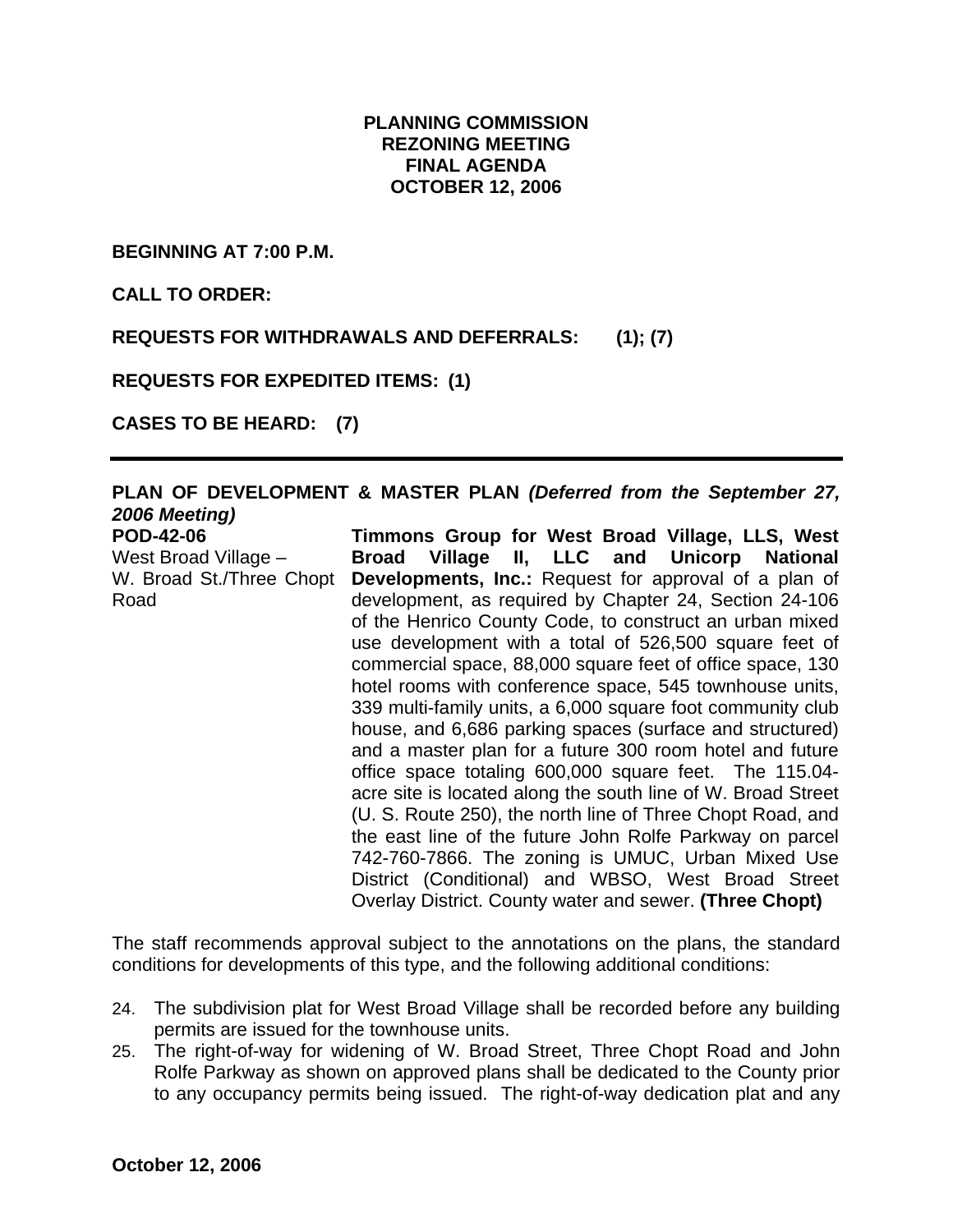other required information shall be submitted to the County Real Property Agent at least sixty (60) days prior to requesting occupancy permits.

- 26. The easements for drainage and utilities as shown on approved plans shall be granted to the County in a form acceptable to the County Attorney prior to any occupancy permits being issued. The easement plats and any other required information shall be submitted to the County Real Property Agent at least sixty (60) days prior to requesting occupancy permits.
- 27. The limits and elevations of the 100-year frequency flood shall be conspicuously noted on the plan "Limits of 100 Year Floodplain." In addition, the delineated 100 year floodplain must be labeled "Variable Width Drainage and Utility Easement." The easement shall be granted to the County prior to the issuance of any occupancy permits.
- 28. The entrances and drainage facilities on W. Broad Street (U. S. Route 250) shall be approved by the Virginia Department of Transportation and the County.
- 29. A notice of completion form, certifying that the requirements of the Virginia Department of Transportation entrances permit have been completed, shall be submitted to the Department of Planning prior to any occupancy permits being issued.
- 30. The developer shall provide fire hydrants as required by the Department of Public Utilities and Division of Fire.
- 31. Outside storage shall not be permitted.
- 32. The proffers approved as a part of zoning case C-12C-06 and the conditions approved as part of provisional use permit case P-2-06 shall be incorporated in this approval.
- 33. The developer shall install an adequate restaurant ventilating and exhaust system to minimize smoke, odors, and grease vapors. The plans and specifications shall be included with the building permit application for review and approval. If, in the opinion of the County, the type system provided is not effective, the Commission retains the rights to review and direct the type of system to be used.
- 34. The certification of building permits, occupancy permits and change of occupancy permits for individual units shall be based on the number of parking spaces required for the proposed uses and the amount of parking available according to approved plans.
- 35. Any necessary off-site drainage and/or water and sewer easements must be obtained in a form acceptable to the County Attorney prior to final approval of the construction plans.
- 36. Deviations from County standards for pavement, curb or curb and gutter design shall be approved by the County Engineer prior to final approval of the construction plans by the Department of Public Works.
- 37. The pavement shall be of an SM-2A type and shall be constructed in accordance with County standard and specifications. The developer shall post a defect bond for all pavement with the Department of Planning - the exact type, amount and implementation shall be determined by the Director of Planning, to protect the interest of the members of the Homeowners Association. The bond shall become effective as of the date that the Homeowners Association assumes responsibility for the common areas. Prior to the issuance of the last Certificate of Occupancy, a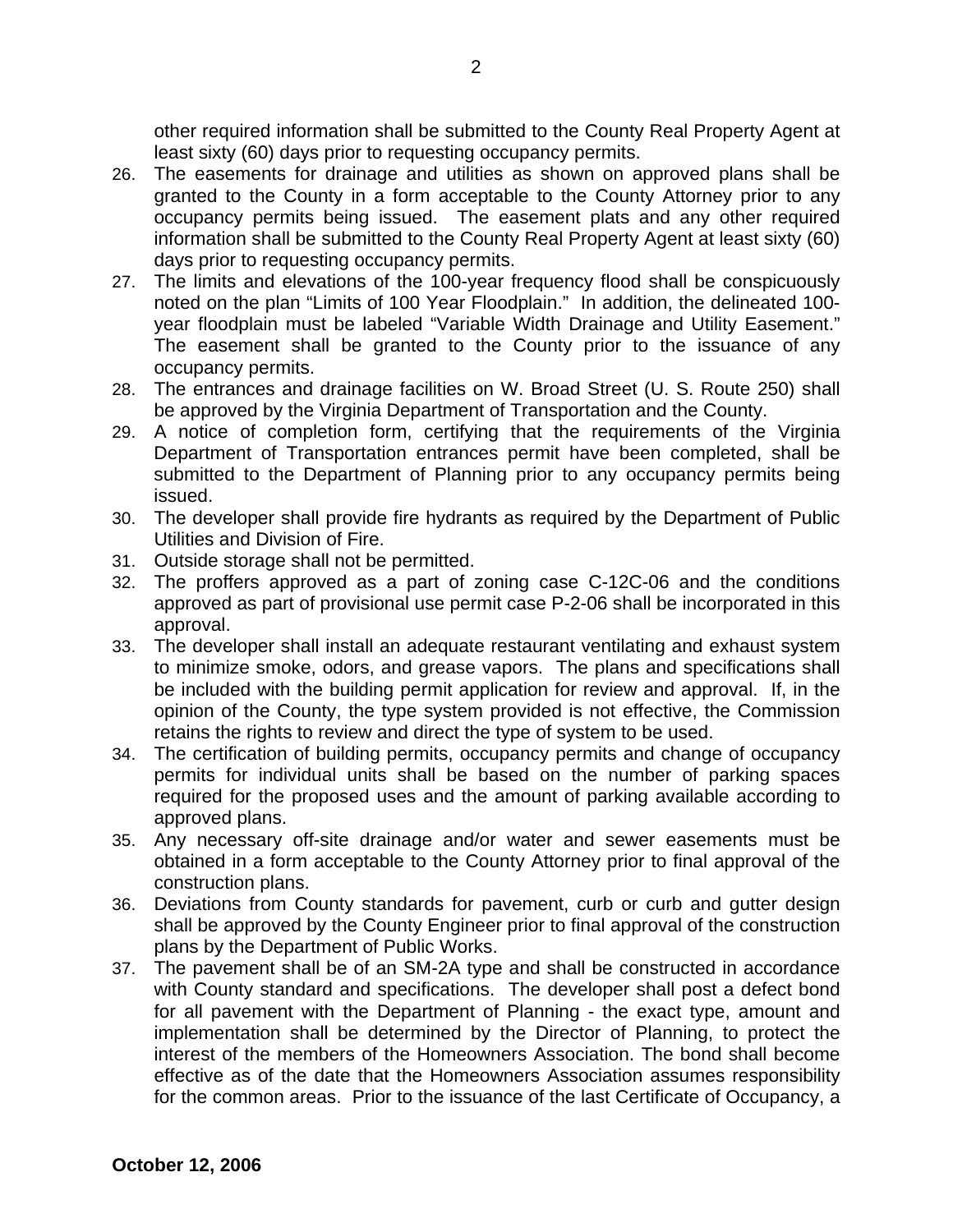professional engineer must certify that the roads have been designed and constructed in accordance with County standards.

- 38. In the event of any traffic backup which blocks the public right-of-way as a result of congestion caused by the drive-up teller facilities, the owner/occupant shall close the drive-up teller facilities until a solution can be designed to prevent traffic backup.
- 39. Approval of the construction plans by the Department of Public Works does not establish the curb and gutter elevations along the Henrico County maintained rightof-way. The elevations will be set by Henrico County.
- 40. Approval of the construction plans by the Department of Public Works does not establish the curb and gutter elevations along the Virginia Department of Transportation maintained right-of-way. The elevations will be set by the contractor and approved by the Virginia Department of Transportation.
- 41. Evidence of a joint ingress/egress and maintenance agreement must be submitted to the Department of Planning and approved prior to issuance of a certificate of occupancy for this development.
- 42. The location of all existing and proposed utility and mechanical equipment (including HVAC units, electric meters, junction and accessory boxes, transformers, and generators) shall be identified on the landscape plans. All equipment shall be screened by such measures as determined appropriate by the Director of Planning or the Planning Commission at the time of plan approval**.**
- 43. The unit house numbers shall be visible from the parking areas and drives.
- 44. The names of streets, drives, courts and parking areas shall be approved by the Richmond Regional Planning District Commission and such names shall be on the construction plans prior to their approval. The street name signs shall be installed prior to any occupancy permit approval.
- 45. Prior to the approval of the construction plans, the developer must furnish a letter from **Plantation Pipeline Gas** stating that this proposed development does not conflict with their facilities.
- 46. A 5-ft. curvilinear sidewalk shall be constructed within the West Broad Street streetscape buffer with a corresponding pedestrian access easement granted to the County.
- 47. A 12-ft. curvilinear sidewalk shall be constructed within the Three Chopt Road streetscape buffer with a corresponding pedestrian access easement granted to the County.
- 48. A 5-ft. curvilinear sidewalk shall be constructed within the John Rolfe Parkway streetscape buffer with a corresponding pedestrian access easement granted to the County.
- 49. Evidence of the vacation of the existing VDOT service road right-of-way along West Broad Street and its transfer to the applicant shall be provided prior to the approval of the construction plans for any portion of the development impacted by the said access road right-of-way.
- 50. This approval is contingent upon the abandonment of the Three Chopt Lane and Three Chopt Road right-of-ways and its transfer to the applicant in accordance with the letter from the County Manager to RJS and Associates, Inc., dated August 23, 2005.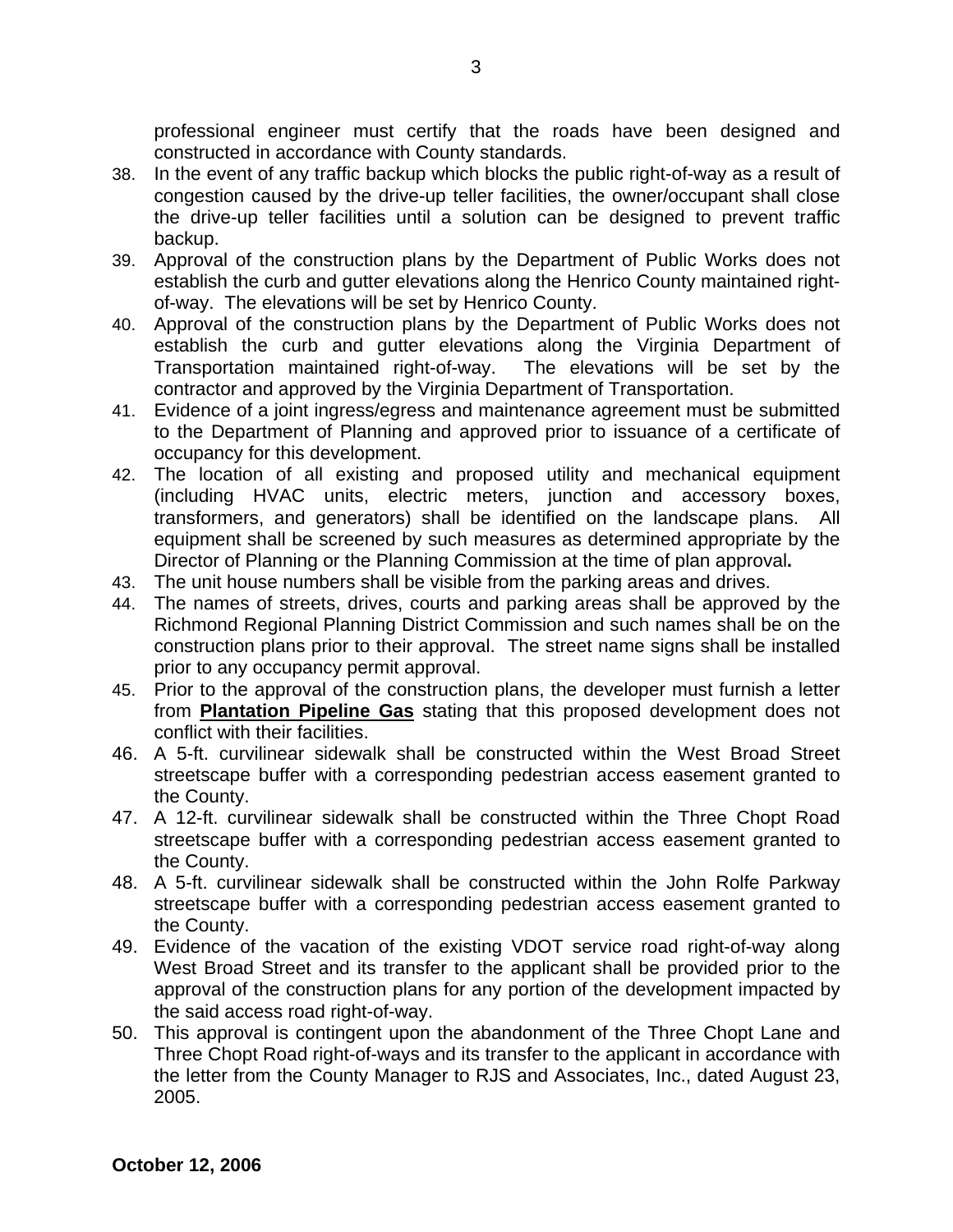- 51. A traffic control plan shall be approved by the County Traffic Engineer, prior to the final approval of construction plans, for any restricted structured parking.
- 52. A construction staging plan which includes details for traffic control, fire protection, stockpile locations, construction fencing, construction trailer locations, and hours of construction shall be submitted for County review and prior to the approval of any final construction plans.
- 53. The developer shall dedicate to the County or its assigns that portion of land necessary for the widening of Three Chopt Road as shown on the plans provided to Timmons Group by EarthTech on September 7, 2006.
- 54. The architectural plans for the buildings shall be submitted for review and approval by the Director of Planning or Planning Commission prior to the approval of construction plans for any site improvements immediately adjacent to said buildings, except for roads, utilities and storm sewer.
- 55. The conceptual master plan for the future hotel and office buildings, as submitted with this application, is for planning and informational purposes only. Submittal of a Plan of Development for Planning Commission approval shall be required for this portion of the development.
- 56. The height of any future office building and associated parking area shall be limited to 13 stories above ground level, which in no case shall exceed 160 feet from ground level (thus not including underground levels, foundations, mechanical penthouses or rooftop screening).

# **(Staff Report by Kevin Wilhite and Michael Kennedy) (Applicant's Representative: Joseph R. Vilseck, III) APPROVED**

# **SUBDIVISION** *(Deferred from the September 27, 2006, Meeting)*

| <b>West Broad Village</b> | Timmons Group for West Broad Village, West Broad                   |
|---------------------------|--------------------------------------------------------------------|
| (July 2006 Plan)          | Village II, LLC and Unicorp National Developments,                 |
| W. Broad Street/Three     | <b>Inc.:</b> The 35.72-acre site proposed for a subdivision of 545 |
| <b>Chopt Road</b>         | residential townhomes located along the north line of              |
|                           | Three Chopt Road and the east line of the proposed John            |
|                           | Rolfe Parkway on part of parcel 742-760-7866. The zoning           |
|                           | is UMUC, Urban Mixed Use District (Conditional) and                |
|                           | WBSO, West Broad Street Overlay District. County water             |
|                           | and sewer. (Three Chopt) 545 Lots                                  |

The staff recommends conditional approval subject to the annotations on the plans, the standard conditions for subdivisions served by public utilities, and the following additional conditions:

12. Prior to requesting the final approval, a draft of the covenants and deed restrictions for the maintenance of the common area by a homeowners association shall be submitted to the Department of Planning for review. Such covenants and restrictions shall be in form and substance satisfactory to the County Attorney and shall be recorded prior to recordation of the subdivision plat.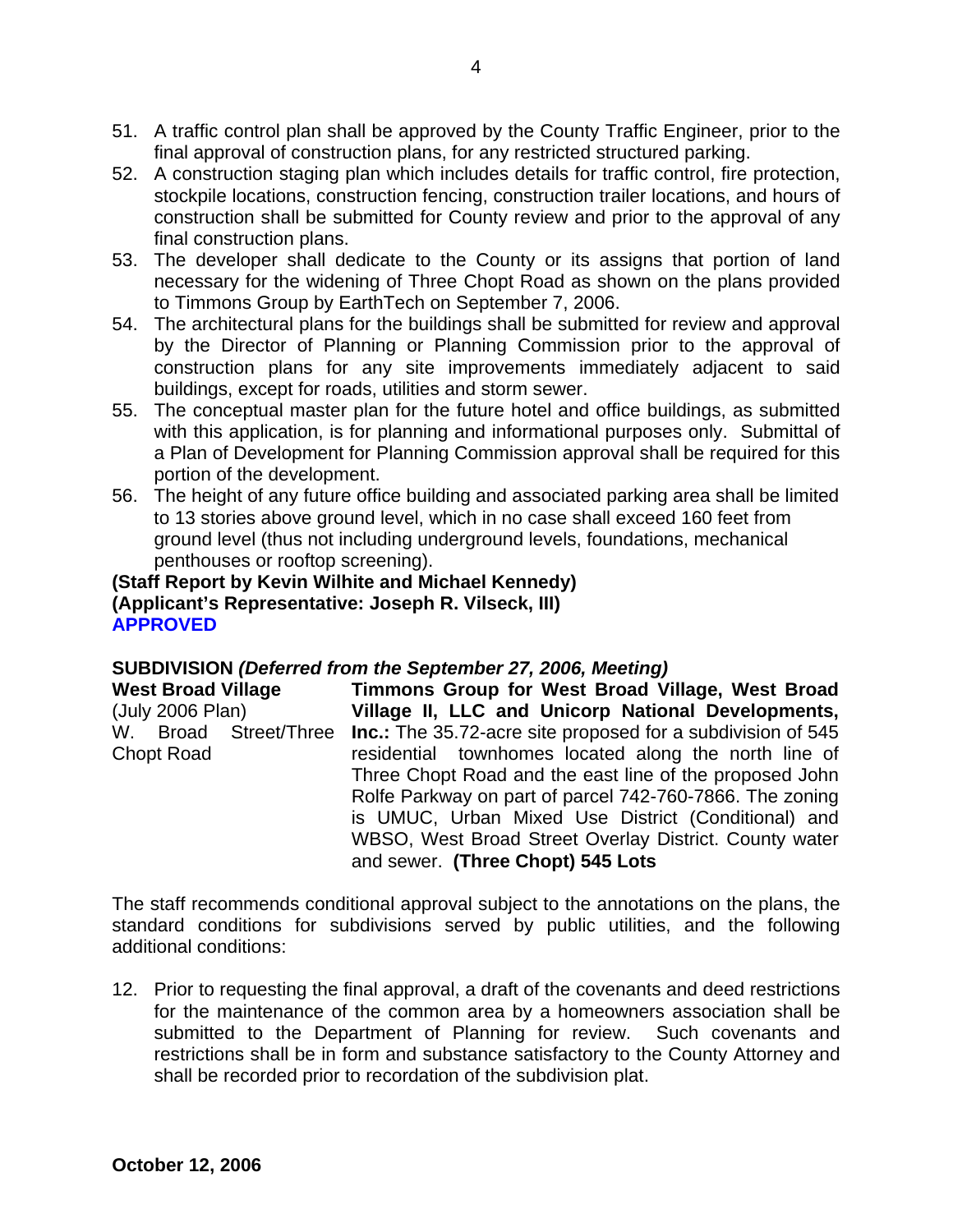- 13. Prior to requesting recordation, the developer must furnish a letter from the Plantation Pipeline stating that this proposed development does not conflict with its facilities.
- 14. Any necessary offsite drainage easements must be obtained prior to approval of the construction plan by the Department of Public Works.
- 15. The proffers approved as part of zoning cases C-12C-06 and P-2-06 shall be incorporated in this approval.

**(Staff Report by Kevin Wilhite and Michael Kennedy) (Applicant's Representative: Joseph R. Vilseck, III) APPROVED** 

# **THREE CHOPT:**

# *Deferred from the August 10, 2006 Meeting.*

**P-4-06 Gloria Freye for Bechtel Corp.:** Request for a Provisional Use Permit under Sections 24-95(a)(3) and 24-122.1 of Chapter 24 of the County Code in order to construct a 149' high telecommunication tower on Parcel 744-771-3182, located on the east line of Shady Grove Road north of Hames Lane. The existing zoning is A-1 Agricultural District. The Land Use Plan recommends Suburban Residential 2, 2.4 to 3.4 units net density per acre. **Staff – Tom Coleman (Deferral requested to the November 9, 2006 Meeting) DEFERRED TO NOVEMBER 9, 2006**

# *Deferred from the September 14, 2006 Meeting.*

**C-49C-06 Caroline L. Nadal for Rockwood, Inc:** Request to conditionally rezone from A-1 Agricultural District to R-2AC One Family Residence District (Conditional), Parcels 738-771-6301, -4105, and -2400, containing approximately 7.081 acres, located on the east line of Pouncey Tract Road approximately 1,412 feet north of its intersection with Shady Grove Road. The applicant proposes a single family residential subdivision with a maximum density not to exceed 2.0 units per acre. The R-2A District allows a minimum lot size of 13,500 square feet and a maximum gross density of 3.23 units per acre. The use will be controlled by zoning ordinance regulations and proffered conditions. The Land Use Plan recommends Suburban Residential 1, 1.0 to 2.4 units net density per acre. **Staff – Lee Tyson (Deferral requested to the November 9, 2006 Meeting) DEFERRED TO NOVEMBER 9, 2006** 

#### *Deferred from the August 10, 2006 Meeting.*

**P-16-06 Glenn Moore for Basilios E. Tsimbos:** Request for a Provisional Use Permit under Sections 24-58.2(d), 24-120 and 24-122.1 of Chapter 24 of the County Code in order to construct an outside dining area for a proposed restaurant on Parcel 761-754-1383, located on the east line of Skipwith Road approximately 350 feet south of West Broad Street (U. S. Route 250). The existing zoning is B-2C Business District (Conditional). The Land Use Plan recommends Commercial Arterial and Office. **Staff – Lee Tyson (Deferral requested to the December 7, 2006 Meeting) DEFERRED TO DECEMBER 7, 2006**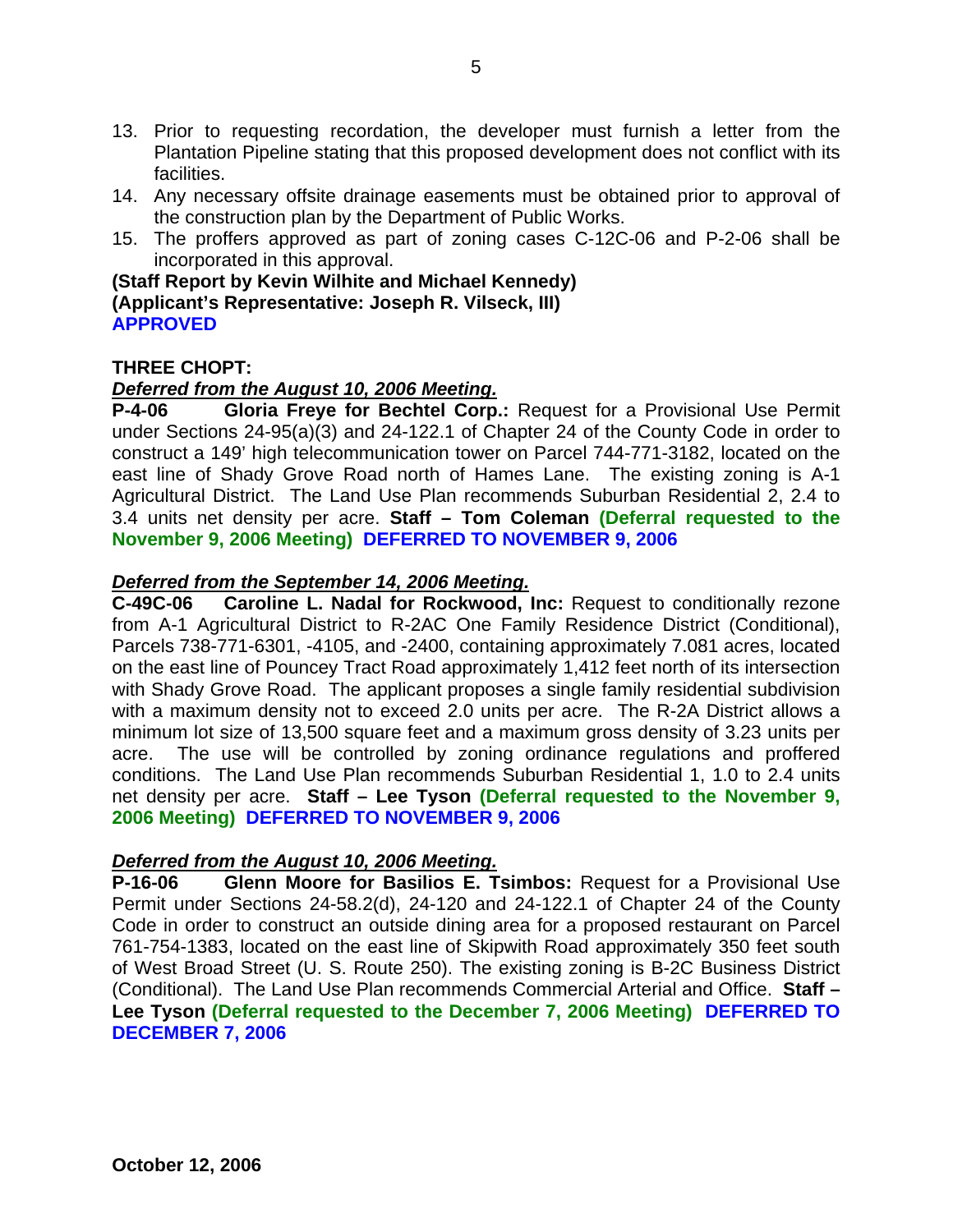# **TUCKAHOE:**

**C-27C-06 James Theobald for The Rebkee Company:** Request to conditionally rezone from A-1 Agricultural District and B-3 Business District to RTHC Residential Townhouse District (Conditional), B-2C Business District (Conditional) and C-1C Conservation District (Conditional), Parcel 739-754-7156, containing 21.493 acres (RTHC – 10.445 ac.; B-2C – 10.413 ac.; C-1C – 0.635 ac.), located at the southwest intersection of Church and Pump Roads. The applicant proposes retail uses and residential townhouses with a density of no more than sixty-nine (69) units. The use will be controlled by zoning ordinance regulations and proffered conditions. The RTH District allows a maximum of nine (9) units per acre. The Land Use Plan recommends Urban Residential, 3.4 to 6.8 units net density per acre, Commercial Concentration, and Open Space / Recreation. **Staff – Nathalie Croft (Deferral requested to the November 9, 2006 Meeting) DEFERRED TO NOVEMBER 9, 2006**

**C-50C-06 James Theobald for Manor Associates, Ltd.:** Request to conditionally rezone from A-1 Agricultural District to RTHC Residential Townhouse District (Conditional), Parcel 740-755-3511, containing 12.281 acres, located at the southeast intersection of Church and Pump Roads. The applicant proposes a maximum of forty (40) condominium units, an equivalent density of 3.26 units per acre. The maximum density in the RTH District is nine (9) units per acre. The use will be controlled by proffered conditions and zoning ordinance regulations. The Land Use Plan recommends Urban Residential (3.4 to 6.8 units net density per acre), and Commercial Concentration. **Staff – Nathalie Croft (Deferral requested to the November 9, 2006 Meeting) DEFERRED TO NOVEMBER 9, 2006**

#### **VARINA:**

#### *Deferred from the August 10, 2006 Meeting.*

**P-9-06 Gary Barber for National Communication Tower LLC:** Request for a Provisional Use Permit under Sections 24-92.2, 24-95(a), 24-120 and 24-122.1 of Chapter 24 of the County Code to construct a 199' monopole telecommunications tower, on Parcel 851-666-7691, located 343' east of Carters Mill Road. The existing zoning is A-1 Agricultural District. The Land Use Plan recommends Prime Agriculture. The site is in the Airport Safety Overlay District. **Staff – Tom Coleman (Withdrawn by the Applicant)**

#### *Deferred from the August 10, 2006 Meeting.*

**P-13-06 Burke Lewis for New Cingular Wireless PCS, L.L.C:** Request for a Provisional Use Permit under Sections 24-95(a), 24-120 and 24-122.1 of Chapter 24 of the County Code in order to construct a 199' high telecommunications tower, on parts of Parcel 855-689-5504 and 855-688-7082, located approximately 1,450 feet south of Charles City Road and 400 feet west of Upper Western Run Lane. The existing zoning is A-1 Agricultural District. The Land Use Plan recommends Prime Agriculture. **Staff – Tom Coleman (Deferral requested to the January 11, 2007 Meeting) DEFERRED TO JANUARY 11, 2007**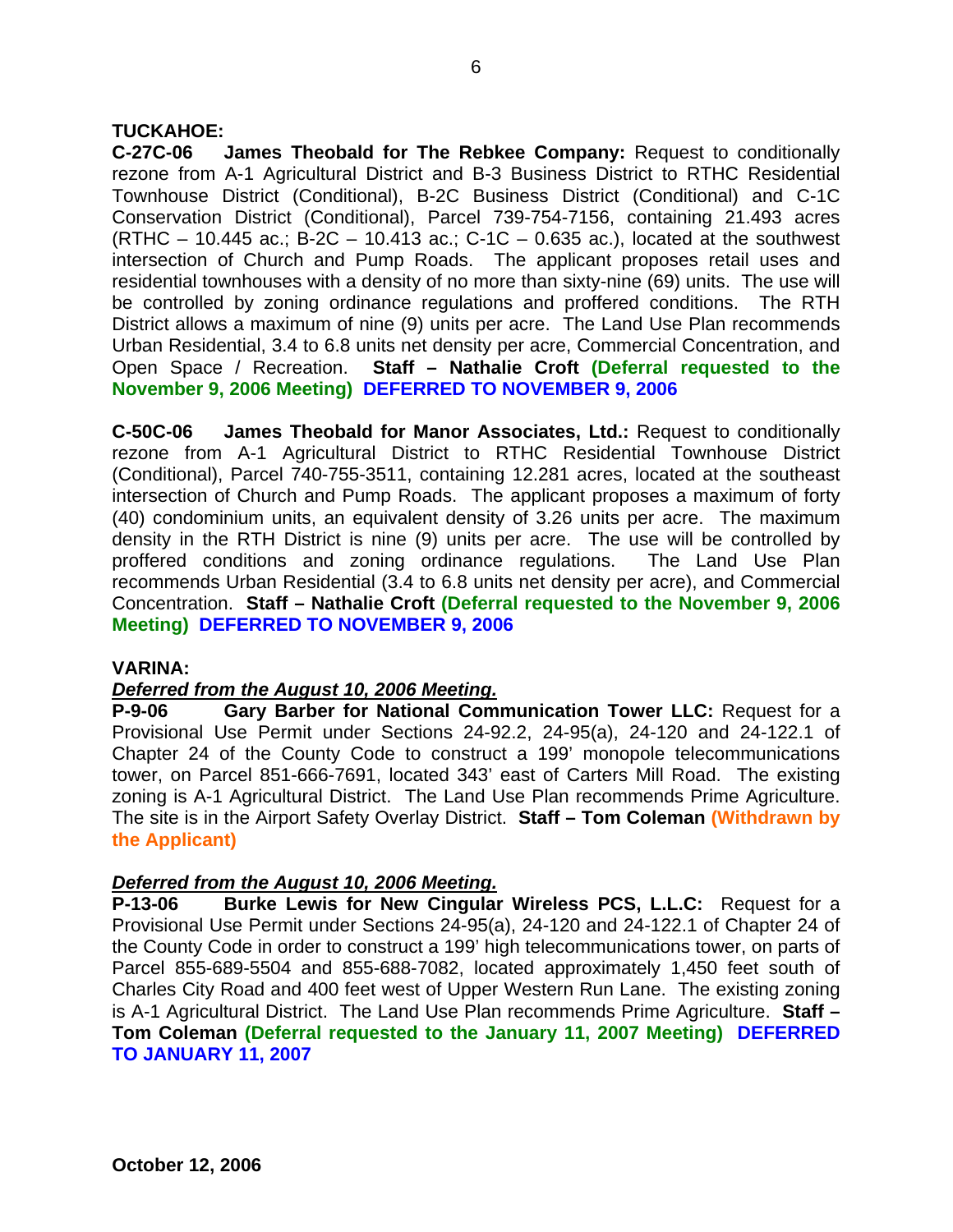# *Deferred from the September 14, 2006 Meeting.*

**C-36C-06 Gloria Freye for Waypoint Development, LLC.:** Request to conditionally rezone from R-4 One Family Residence District, B-1 Business District and M-1 Light Industrial District to R-5AC General Residence District (Conditional), part of Parcel 805- 710-1834, containing 13.15 acres, located on the southwest line of Darbytown Road at its intersection with Oregon Avenue. The applicant proposes a single family residential subdivision with a maximum of 40 lots. The R-5A District allows a minimum lot size of 5,625 square feet and a maximum gross density of 7.7 units per acre. The use will be controlled by zoning ordinance regulations and proffered conditions. The Land Use Plan recommends Multi-Family Residential, 6.8 to 19.8 units net density per acre, Commercial Concentration, and Environmental Protection Area. **Staff – Lee Tyson (Deferral requested to the November 9, 2006 Meeting) DEFERRED TO NOVEMBER 9, 2006**

#### *Deferred from the September 14, 2006 Meeting.*

**C-45C-06 Caroline L. Nadal for Raj Jain:** Request to amend proffered conditions accepted with Rezoning Case C-10C-89, on part of Parcel 818-717-5830, containing 3.071 acres, located between the north line of Audubon Drive and the southern terminus of International Trade Court. The applicant proposes to amend Proffer 6 to include hotels in the list of permitted uses and add eleven (11) new proffers regarding conceptual plan, franchise hotel, exterior materials, height, setbacks, access, buffers, signage, lighting, trash receptacles and severance. The applicant proposes an extended-stay hotel. The existing zoning is M-1C Light Industrial District (Conditional). The Land Use Plan recommends Planned Industry. The site is in the Airport Safety Overlay District and Enterprise Zone. **Staff – Nathalie Croft DEFERRED TO NOVEMBER 9, 2006**

#### *Deferred from the September 14, 2006 Meeting.*

**C-35C-06 E. F. Moseley, LLC:** Request to conditionally rezone from A-1 Agricultural District to R-2AC One Family Residence District (Conditional), Parcels 820-689-0994 and -3688, and part of Parcels 819-689-8194, 820-689-1644, and 818-688-9639, containing 21.33 acres, located on the west line of Doran Road approximately 3,300 feet north of New Market Road (State Route 5). The applicant proposes a single-family residential subdivision at a density of not more than 2.2 units per acre. The R-2A District allows a minimum lot size of 13,500 square feet and a maximum gross density of 3.23 units per acre. The use will be controlled by zoning ordinance regulations and proffered conditions. The Land Use Plan recommends Suburban Residential 1, 1.0 to 2.4 units net density per acre. The site is in the Airport Safety Overlay District. **Staff – Nathalie Croft APPROVED**

**C-52C-06 Caroline Nadal for Susan Ware:** Request to conditionally rezone from A-1 Agricultural District to B-1C Business District (Conditional), Parcel 814-688-7044, containing approximately 1.896 acres, located at the northwest intersection of New Market Road (State Route 5) and Recreation Road. The applicant proposes a veterinary clinic. The use will be controlled by zoning ordinance regulations and proffered conditions. The Land Use Plan recommends Environmental Protection Area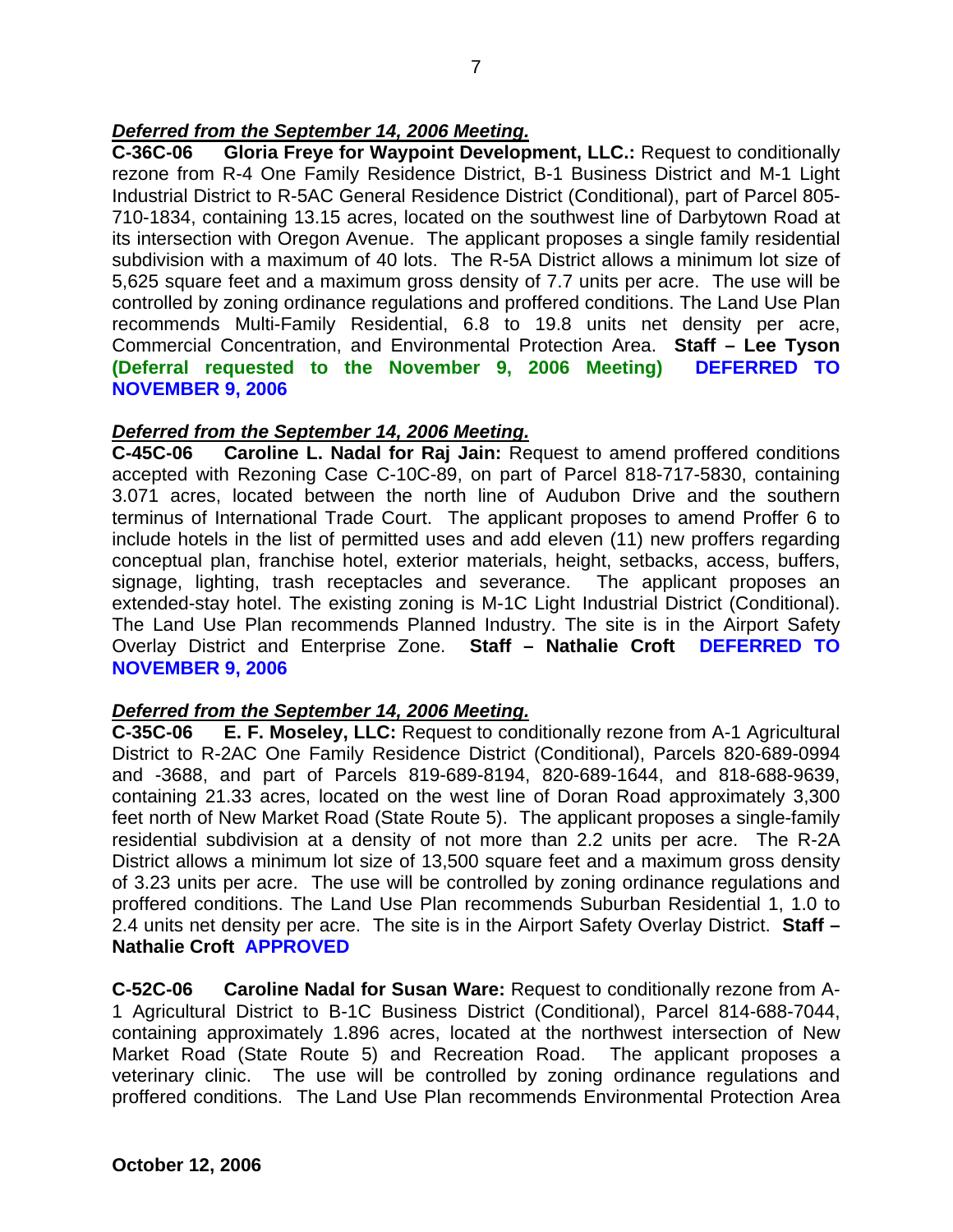and Suburban Residential 1 (1.0 to 2.4 units net density per acre). The site is in the Airport Safety Overlay District. **Staff – Ben Sehl APPROVED**

### **BROOKLAND:**

None.

# **FAIRFIELD:**

# *Deferred from the September 14, 2006 Meeting.*

**P-17-06 Jacqueline Karp for Verizon Wireless:** Request for a Provisional Use Permit under Sections 24-92.2, 24-95(a), 24-120 and 24-122.1 of Chapter 24 of the County Code in order to construct a 150' high monopole telecommunications tower on part of Parcel 802-736-8028, located at the northwest intersection of E. Laburnum Avenue and Mechanicsville Turnpike (US Route 360). The existing zoning is B-2 Business District. The Land Use Plan recommends Commercial Concentration. The site is in the Airport Safety Overlay District. **Staff – Tom Coleman APPROVED**

**C-53-06 Terry Cave for Rogers-Chenault Inc:** Request to rezone from R-3C One Family Residence District (Conditional) to C-1 Conservation District, part of Parcel 777- 764-6922, containing 5.81 acres, located approximately 1,700 feet west of the intersection of Mountain Road and Megan Drive. The applicant proposes a conservation area. The Land Use Plan recommends Environmental Protection Area and Open Space/Recreation. **Staff – Livingston Lewis (Expedited agenda requested) APPROVED**

**C-54C-06 Andrew Condlin for Shuler Acquisitions, LLC:** Request to conditionally rezone from R-4 One Family Residence District and B-1 Business District to B-2C Business District (Conditional), Parcels 784-754-6140, 784-754-6324, 784-754-6505, 784-754-8004, 784-754-8014, and 784-754-7628 containing approximately 3.08 acres, located at the northeast corner of Brook Road (US Route 1) and Wilkinson Road. The applicant proposes a retail center. The uses will be controlled by zoning ordinance regulations and proffered conditions. The Land Use Plan recommends Commercial Arterial and Suburban Residential 2 (2.4 to 3.4 units net density per acre). A portion of the site lies within the Brook Road Special Strategy Area and in the Enterprise Zone. **Staff – Tom Coleman DEFERRED TO NOVEMBER 9, 2006** 

# **APPROVAL OF MINUTES: Planning Commission – September 14, 2006 APPROVED**

Acting on a motion by \_\_\_\_\_\_\_\_\_, seconded by \_\_\_\_\_\_\_\_\_, the Planning Commission adjourned its meeting at **9:44** on **10/12/2006** .

View the Planning Commission agendas at